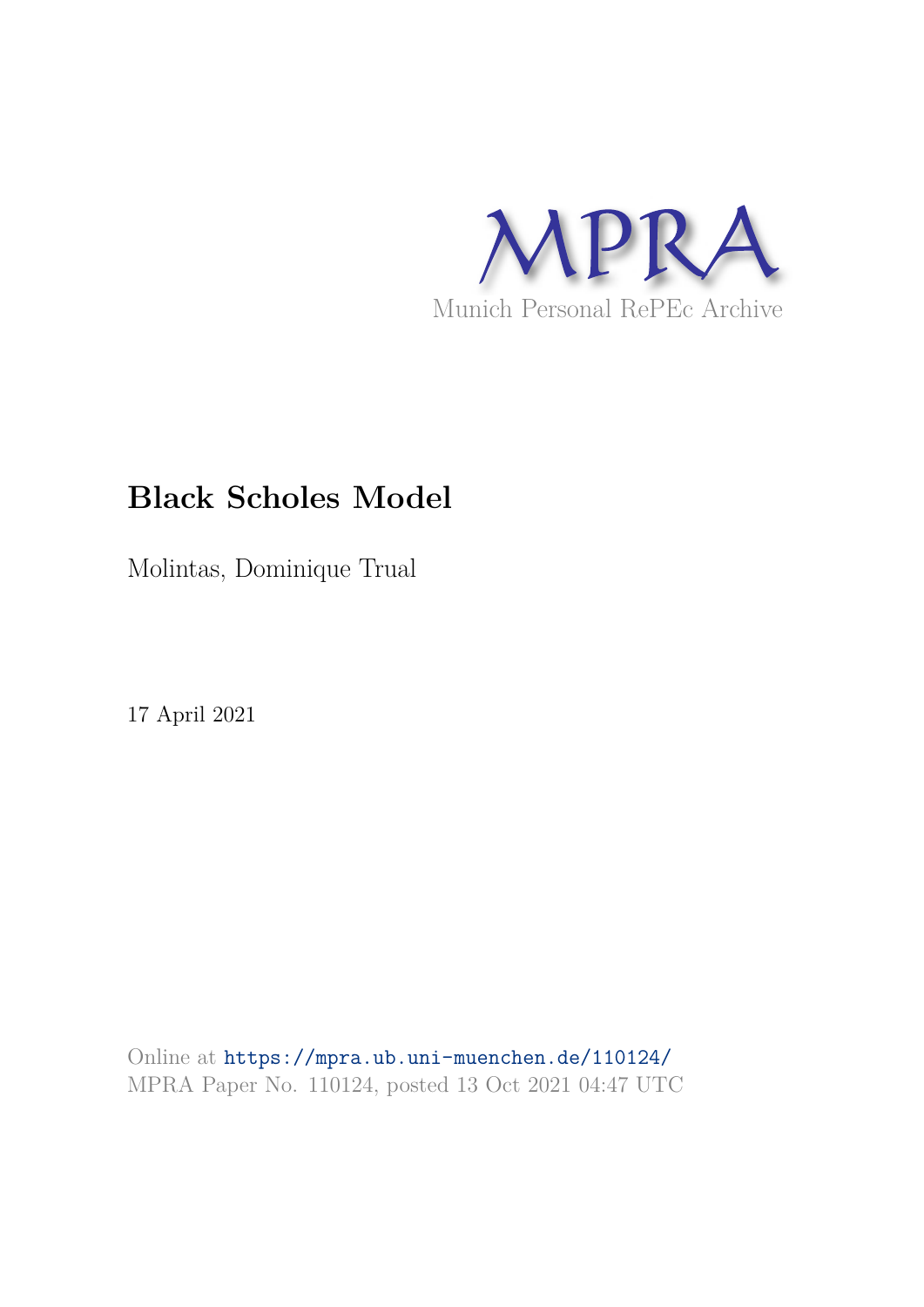# WHAT IS THE BLACK SCHOLES MODE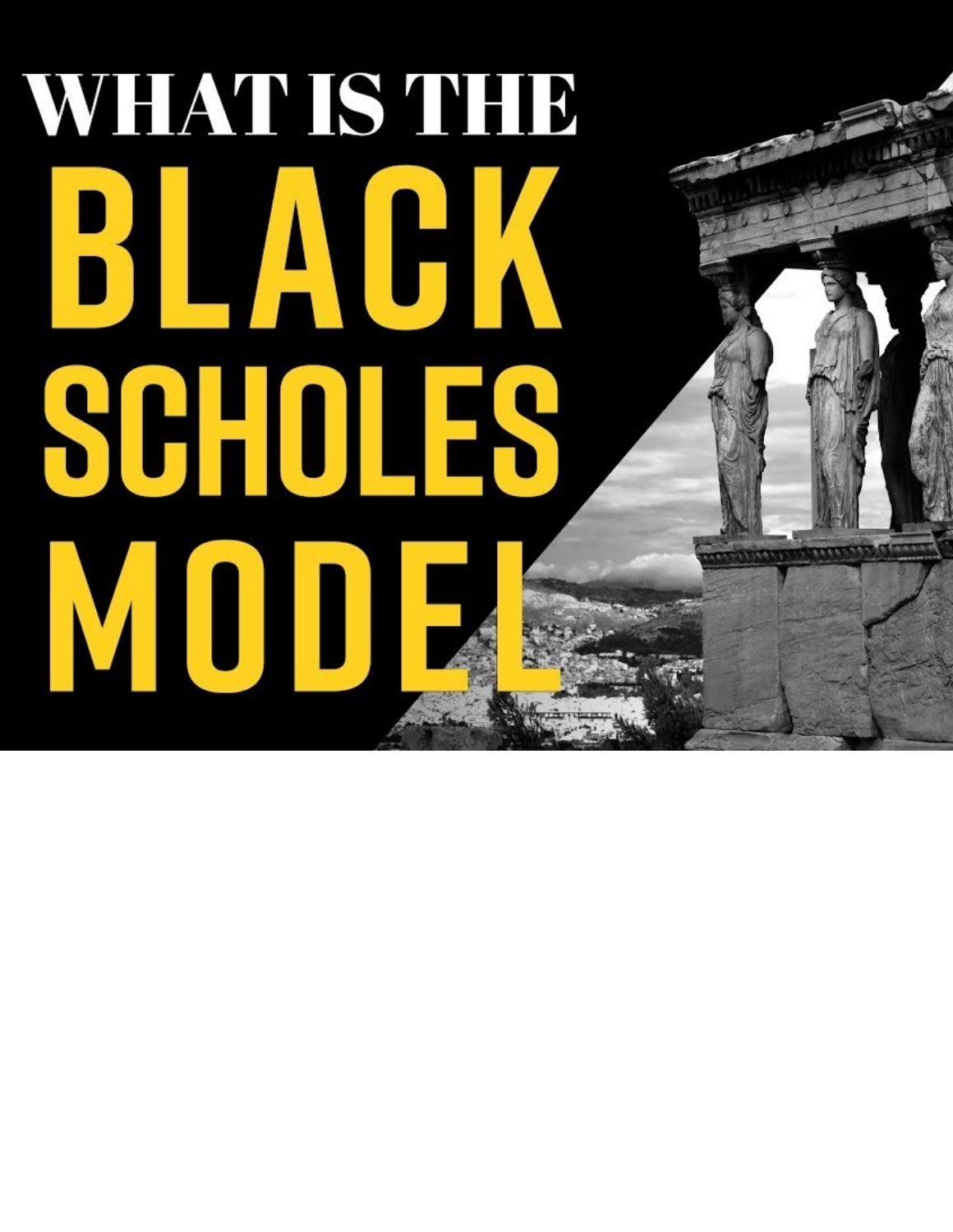lack-Scholes is a pricing model applied as the reference in the derivation of fair price—or the theoretical value for a call or a put option. A call is defined as the decision to buy actual stock at a set price, defined as the strike price; and by a scheduled expiration date. A put option is defined as the opportunity contract providing the owner the right but not the obligation, to sell an exact amount of underlying security at a stated price within a specific time frame.  $B<sub>fair</sub>$ 

The call or put option in the Black Scholes model is based on six variables: strike price and underlying stock price, time and type of option, volatility and risk-free rate. The application of the model assumes that these stock or securities recognise its corresponding custom derivatives held to expiration. It is sufficient to state that the Black-Scholes treats a call option as an informal agreement defined as a forward contract with expectation to deliver stock at a contractual price, otherwise indicative in the strike price.

Typically the Black-Scholes model is utilised to price European options (y p) that represents investment options in a selection of financial assets earning risk-free interest rates. In strictness, the model presents the option price as a function of stock price volatility: High volatility is tantamount a high premium price on the option.

$$
C = SN\left(d_1\right) - Ke^{-r(1/365)}Nd_2
$$

The variables include:

 $C$  = price of a call option. P = price of a put option. S = price of the underlying asset.  $X =$ strike price of the option.  $r =$  rate of interest.  $t =$  time to expiration.  $s =$  volatility of the underlying. N represents a standard normal distribution with mean = 0 and standard  $deviation = 1$ 

$$
d_1 = \frac{\ln\left(\frac{SP}{STR}\right) + \left(\frac{r}{365} + \frac{\sigma^2}{2}\right)t}{\sigma\sqrt{t}}
$$

$$
d_2 = \frac{\ln\left(\frac{SP}{SPR}\right) + \left(\frac{r}{365} - \frac{\sigma^2}{2}\right)t}{\sigma\sqrt{t}}
$$

$$
d_2 = d_1 - \sigma\sqrt{t}
$$

On the equation r(t/365) recognises the right to buy at the discount on the price of the stock at present utilising a risk free interest rate. The assumption is that r = 0.

The standard deviation of the daily volatility of stock adjusted for time is defined by  $\sigma\sqrt{t}$  where the distribution into a standard normal distribution with a standard deviation of 1.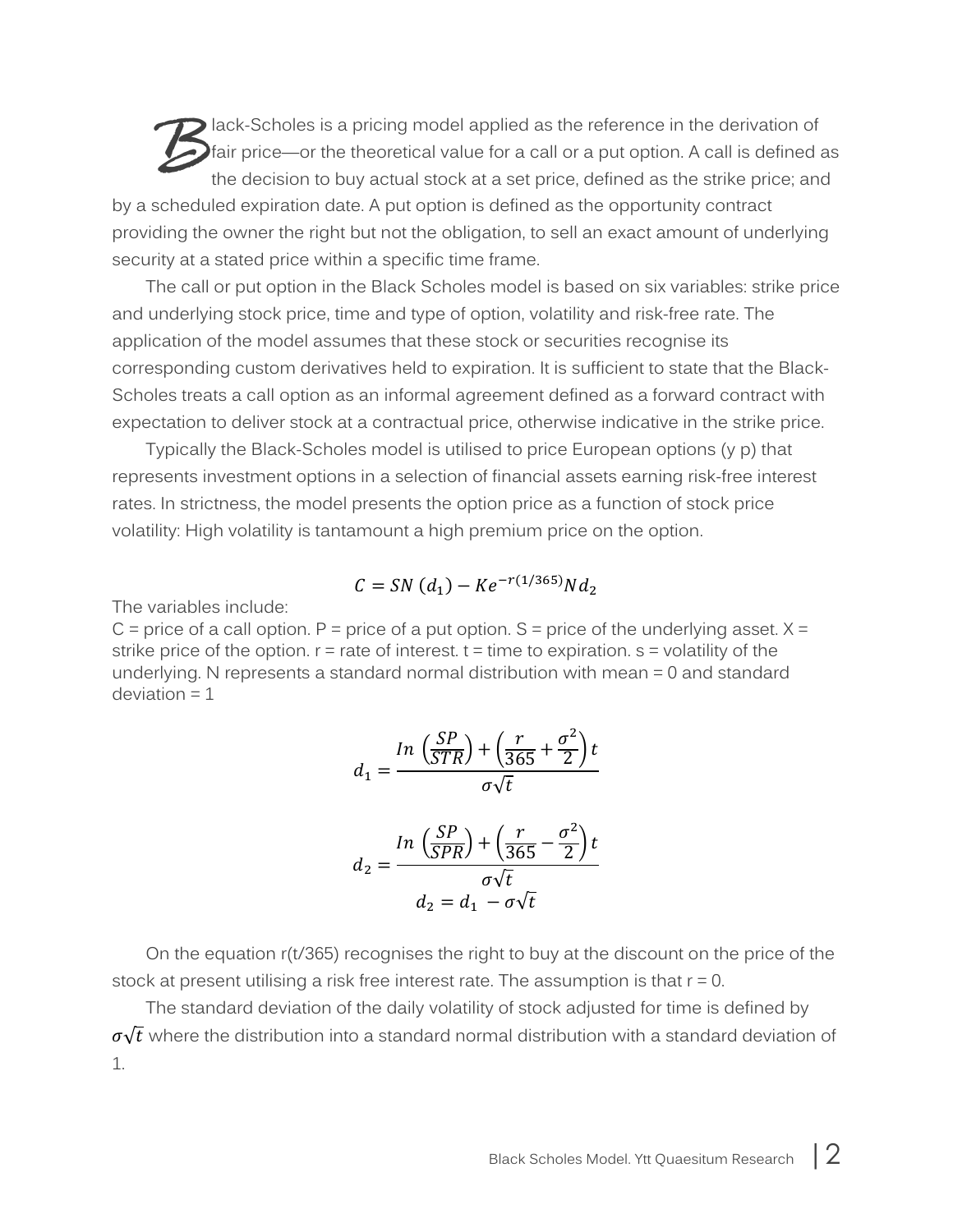$d<sub>i</sub>$  calculates the cumulative probability to this standard normal point and  $\sigma$ normalises the numerator as the number of standard deviations.

 $\mu$  is zero, therefore  $\frac{\sigma^2}{2}$  $\frac{1}{2}$  is the log-normal zero mean adjustment. In  $\left(\frac{SP}{SPR}\right)$  is the absolute log growth difference between the strike price and the stock price

### VOLATILITY MATTERS

In the Black Scholes model, only volatility matters, the  $mu$  or drift is not important. Drift is supplanted by the risk-free ratios utilising a mathematical construct called risk-neutral probability pricing. That is in the context of a typical stock market, the considerable speculation derives to exploit arbitrage opportunities. Whereas the Black Scholes model establishes proper pricing of options such to eradicate any opportunity for arbitrage. Arbitrage is the simultaneous acquisition and auction of financial assets to profit from an imbalance in the price. Trade profits make up the price differences of identical financial instruments put down on different markets.

Other pricing formulae stated in a series of studies find trading volume strategies to forecast price momentum in terms of magnitude and persistence (DYL, E.A., Yukse, H. Z and Zaynutdinova, G.R., 2019). The theoretical construct detailed in the articles Momentum strategies, which looks into the context of earnings drift (CHAN, L., Jegadeesh, N. and Lakonishok, J., 1996); and *The long-run negative drift of post-listing stock returns* that finds after seasoned equity offerings (DHARAN, B.G, and Ikenberry, D., 1995). A contrasting interpretation still based on the same fact put down in the article The new issues puzzle (LOUGHRAN, T., and Ritter,J., 1995).

Yet a number of authors suggest for the substitution of the volatility parameter by a volatility function, evidently consistent with maturity biases and moneyness. An example of which is the Deterministic Volatility Function that has no indications of time instability. The deterministic approach performs poorly because a change in volatility is inevitable through time (DUMAS, B., J. Fleming and R. Whaley, 1998).

In the dimension of arbritrage, the book *Investor Intelligencef from Isider Trading* infers gains to have mimicked the large trades of insiders (SEYHUN, H. Nejat, 1997), presenting captured information on insider trading over the past 21 years. The same principle is elaborated further in the article Conflict of interest and the credibility of underwriter analyst recommendations (MICHAELY, R., and K. Womack, 1999);while other documents confirm drift after earnings for up to 12 months after the initial upsruge (BERNARD, V. L. and Thomas, J.K., 1990).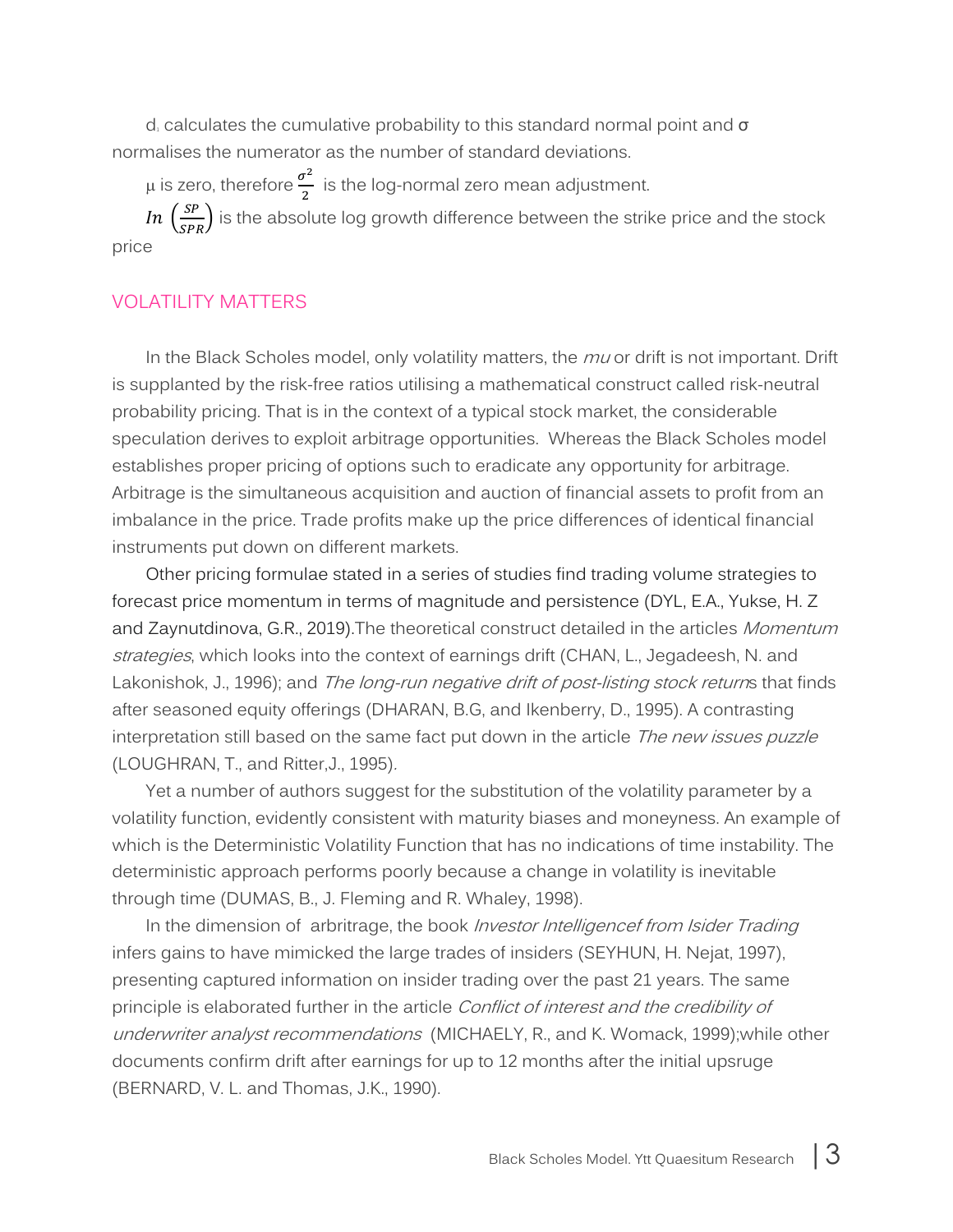### GROWTH OPTIMAL PORTFOLIOS VS BLACK SCHOLES

Fundamentally these models rely on the same theoretical foundations and assumptions of the geometric movements of stock price behaviour and risk-neutral valuation. One key advantage of the Black-Scholes model is speed in terms of calculating a very large volume of option prices within a quick span of time. Nevertheless it cannot be used for the accurate valuation of price options with non-British exercises as it strictly calculates the option price at expiration; whereas other growth optimal portfolios recognise the possibility of early exercise of an option. The study on the momentum effects in China concludes there is considerable gain in time-variation momentum strategies (YANG, Y., Gebka B. and R. Hudson, 2019), reiterrated in the article *Enhancing* momentum investment strategy using leverage (FORNER, C., Muradoglu, Y. and S. Sivaprasad, 2018). On contary, a document which examines short-term momentum effect among other variants of portfolio return behavior, concludes that trading volume-based momentum investment strategies should not be used at all (EJAZ, A. and Polak, P., 2018).

Traditional portfolio management emphasises explicitly the determined trade-off between risk and return. The optimal growth portfolio explores the geometric mean that seeks to optimise long-term growth ratios of a portfolio, as an alternate to the traditional Sharpe ratio maximization. Given these, volatility plays a significant role where lower return portfolios can result in higher expected terminal gains when volatility is substantially low.

The work of Sharpe ascertains the notion of the tangency portfolio which determines the optimal excess return per unit of risk. Relevant empirical research concludes the Sharpe ratio to provide nearly three times more return when compared with a portfolio of equal shares of ten stocks (BILIR, H., 2016), and a study in similar vein by Koc Universityconcludes stock gains increase after elevated levels of volume and variability (GÖKÇEN, U and T. Post, 2018).

While growth optimal portfolios are incompatible with short-term requirements, it is thought that the Black Scholes model is apt for short term investments. That is, the geometric Brownian motion captures short time modelling inaccurately because the parameters drift and volatility are constant.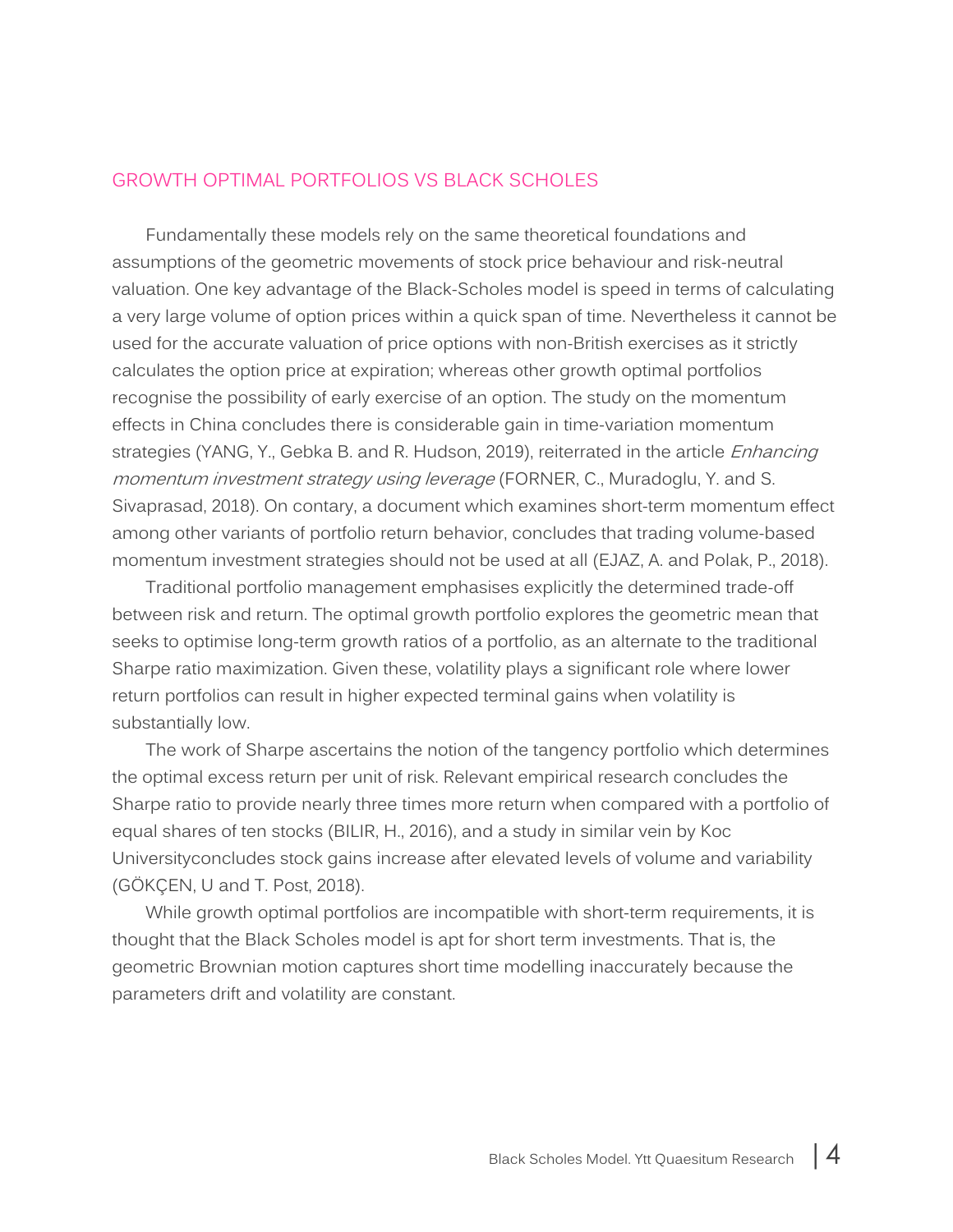### ASPECTS OF REAL PRICE

A number of studies suggest the Black Scholes Models does not particularly describe every aspect of real asset price data, when in fact other models typically do better. A financial simulation study in the appropriateness of financial models in forecasting stock prices on the Ghana, finds the Geometric Brownian Motion model superior (DAMPTEY, I., 2017); and the same as concluded in an earlier empirical research on the validity of the geometric Brownian motion assumption (MARATHE, R., and Ryan, S., 2005). To improve on this flaw, an inquiry into option pricing models specifically examined strike price biases situated in the Black-Scholes model, thought to have skewed implied volatilities in market options indexes (HESTON, S. and Nandi, 2000).

Nonetheless it is interesting to note these characteristics of skewedness and kurtosis result in price performance improvements (BACKUS, D., S. Foresi, K. Li and L. Wu, 1997). Volatilities obtained between different models are relatively the same with percentage variation between 17 and 30 and correlation coefficient of 0.8951 (CORRADO, C. and T. Miller, 1996). The recognised alterations on skewedness give better results when compared to kurtosis adjustment (CAPELLE-BLANCARD, G., E. Jurczenko and B. Maillet, 2001).

### BENCHMARKING BLACK SCHOLES MODEL

Apart from financial vehicle, the Black Scholes model has been benchmarked in other industries.

The role of option contracts in the context of the supply chain management benchmarked on the Black Scholes model to embed real price analysis in instances that the demand curve sloped downward. The Black Scholes model recognised the call option provision for retailer right to reorder or return goods at a stationary price. The research concludes that the introduction of options is not exactly a zero-sum game. Option contracts raised the wholesale price, while the volatility of the retail price lessened. Conditions stem from the manufacturer preferences, at the same time the retailer is also better off. Nevertheless, should the uncertainty turn sufficiently high, the introduction of option contracts modify equilibrium prices to the disadvantage of the retailer (BENAROCH, M., Shah, S., & Jeffery, M., 2006).

Another study looks into the potential consequences in the valuation of IT investments by application of nested variation of the Black-Scholes model. Using custom-tailored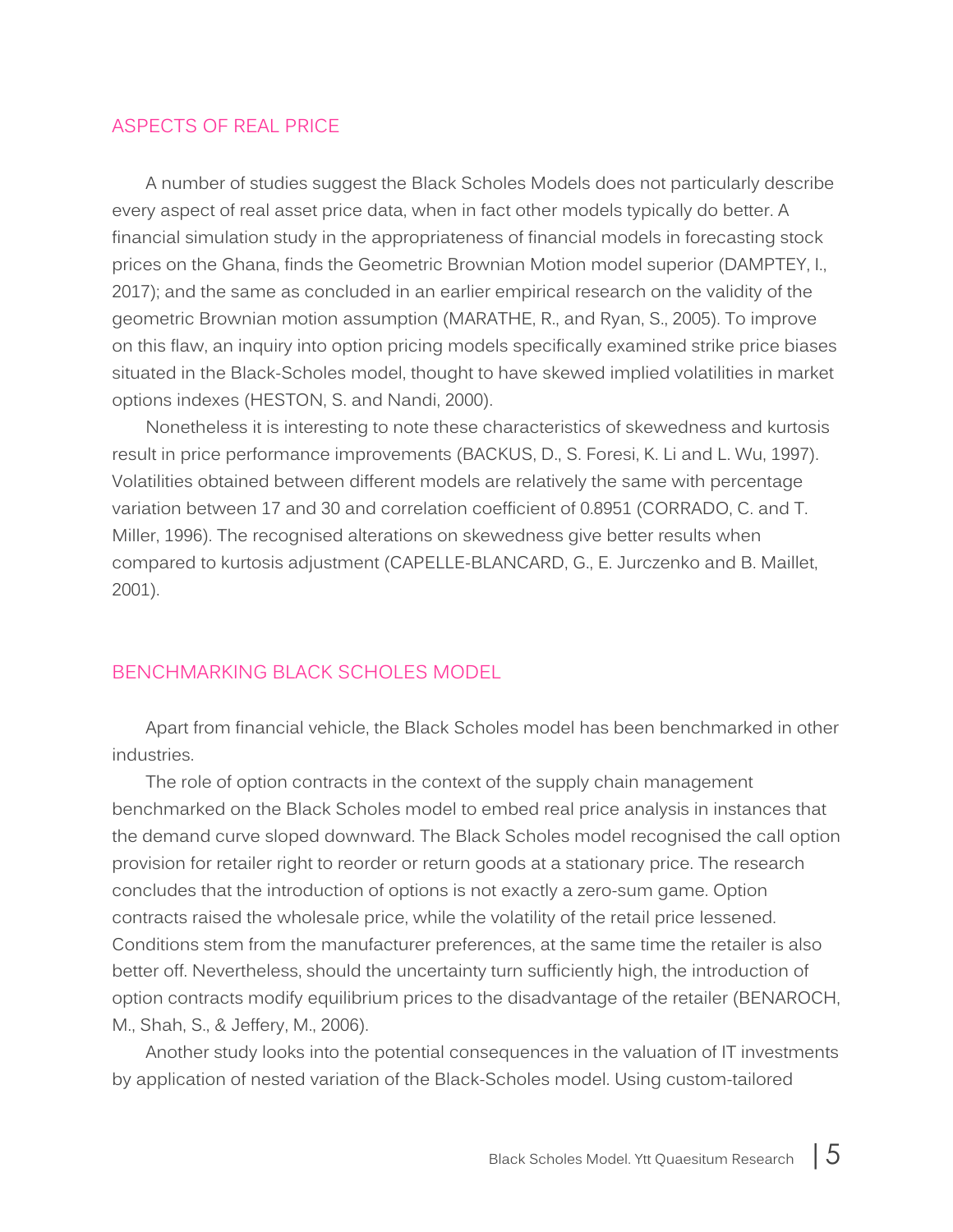options as the baseline, severe and unpredictable conditions are determined (BENAROCH, M., & Kauffman, R., 1999).

A study benchmarked on the Black Scholes Model as a comparative measure for Asian options finds at volatility Black-Scholes formula overestimates Asian call options with maturity in 30 days. Black-Scholes model is mainly utilised for standard European options which recognises the asset price upon expiration and on the average is higher than the Asian option settlement price on positive drift. The analysis entailed simulations and bias analysis to derive different volatility schemes to arrive at the conclusion (WIKLUND, E, 2012).

A study presents a real option–based contract model by benchmarking the Black Scholes model in risk sharing for the privatisation of underground infrastructures. In the circumstance of the United States shortage in government funding, about 100 water and sewer systems underwent privatisation. Users have taken on considerable risk even when water and sewer systems churn stable revenue, as compared to a number of infrastructures. The research entails simulations by way of the Black Scholes model as the reliable tool for real options evaluation in the assessment and prediction of values (PARK, T., Kim, B., and H. Kim, 2013).

The Black Scholes model is benchmarked in the simulation of market-based option pricing approaches thought as the risk-neutral valuation method, in the delivery of of Public Private Partnerships for highway projects around the world. Studies find the Black Scholes model as an advanced theory for real option techniques when compared to conventional economic analysis. This approach recognises the risk of underestimating future traffic demand and institutionalised the traffic revenue cap or TRC options on the economic risk profile (ASHURI, B., Kashani, H., Molenaar, K. R., Lee, S., & Lu, J, 2012).

### BLACK SCHOLES MODEL A HACKNEYED NOTION

While the Black Scholes model is broadly applied across industries, its sole classic contribution is the recognition of fact: Using risk premium when valuing an option is not necessary because the risk premium is embedded in the stock price. It is to note that way back 1600 options were actively traded in Netherlands in some fashion characterised as an expertise in option pricing and hedging assimilating the heuristic method with distinct resemblance of the put call parity (DE LA VEGA, J., 1688). Amsterdam grain dealers took up options and forward contract on Mesopotamian clay tablets that are traced back to 1750 BC; while active option markets located in Paris, London and New York have been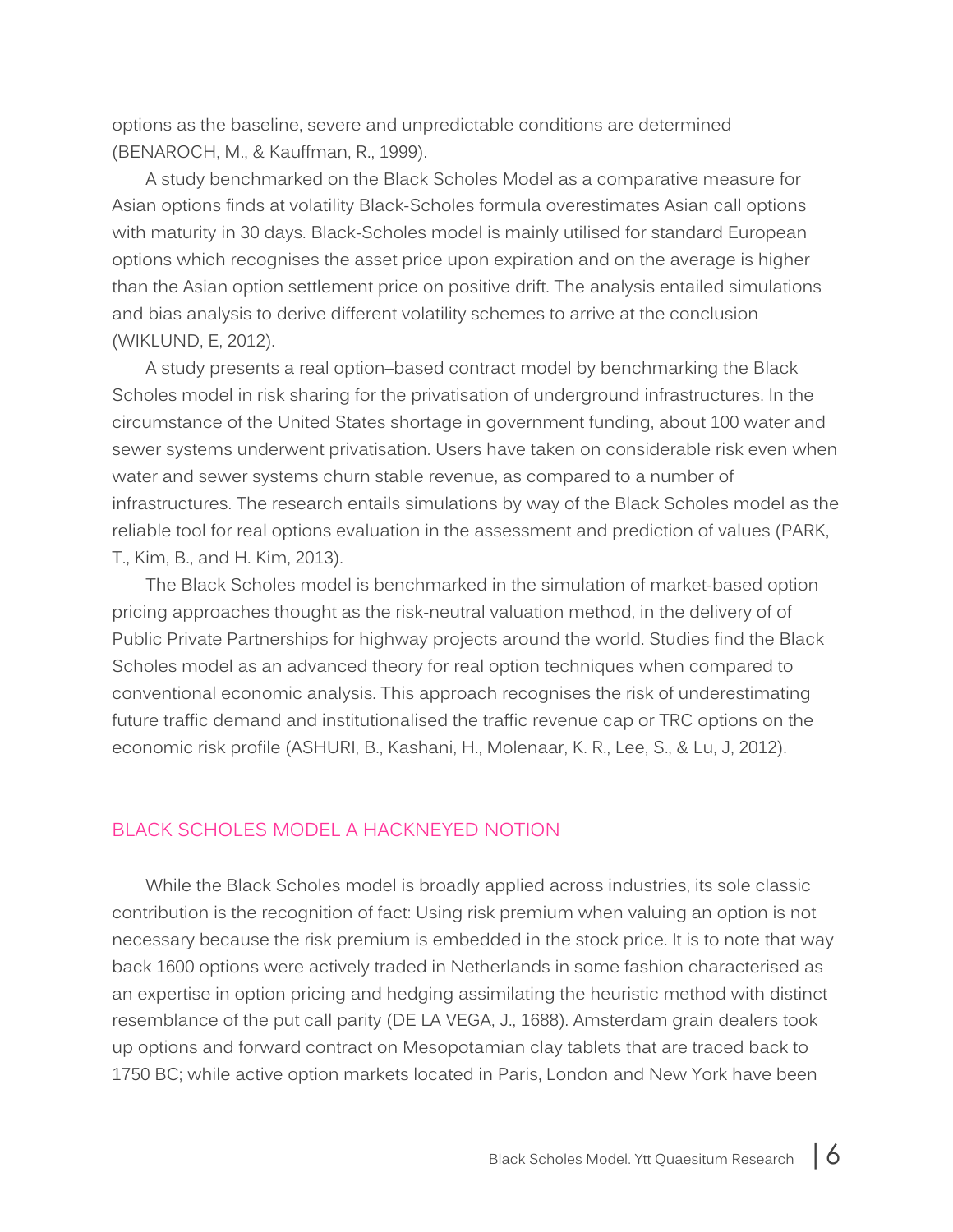proven to exist in the late 1800s and the early 1900s. Into the 1870s markets developed a well enough sophistication to price for tail events (KAIRYS, J. and Valerio, N., 1997).

Active option arbitrage trading events can be situated to ten German treatises on options authored in the late 1800s (NELSON, S. A., 1904); wherein the origins of Dynamic Hedging using a heuristic method developed at about the turn of the twentieth century (TALEB, N., 1997). To tell the truth, a manuscript deriving a number of option pricing formulas published in 1908, described a risk-neutral option valuation, arbitrage principles for put-call parity and forward price (BRONZIN, V., 1908). The same concept explaining the put-call parity authored in 1910 (DEUTSCH, H, 1910) and in 1961 a descriptive on paper of converter functions for the movement of puts into calls or calls into puts (REINACH, A. M., 1961).

Characteristics of static market-neutral delta hedging were published as early as 1902 (HIGGINS, L. R., 1902), which was followed through with discussion on market neutral delta hedging for at-the money options in 1937 (GANN, W. D., 1937). The idea of jumps and fat tails are seen to have taken shape in 1927 (MILLS, F, 1927). Recognition of option pricing formulas first written in 1900 (BACHELIER, L., 1900) adopted lognormal to replace normal distributed asset price in 1962 (SPRENKLE, C., 1961). Finally the lognormal asset price authored in 1964, practically identical to the Black Scholes 1973 formula (BONESS, A., 1964).

## References

ASHURI, B., Kashani, H., Molenaar, K. R., Lee, S., & Lu, J. 2012. Risk-neutral pricing approach for evaluating BOT highway projects with government minimum revenue guarantee options. Journal of Construction Engineering & Management. **138**(4), p.545– 557.

BACHELIER, L. 1900. Theory of speculation. In: COOTNER, (ed). The random character of stock market prices, Cambridge: MIT Press.

BACKUS, D., S. Foresi, K. Li and L. Wu. 1997. Working Paper: Accounting for biases in Black-Scholes. New York: Stern School of Business.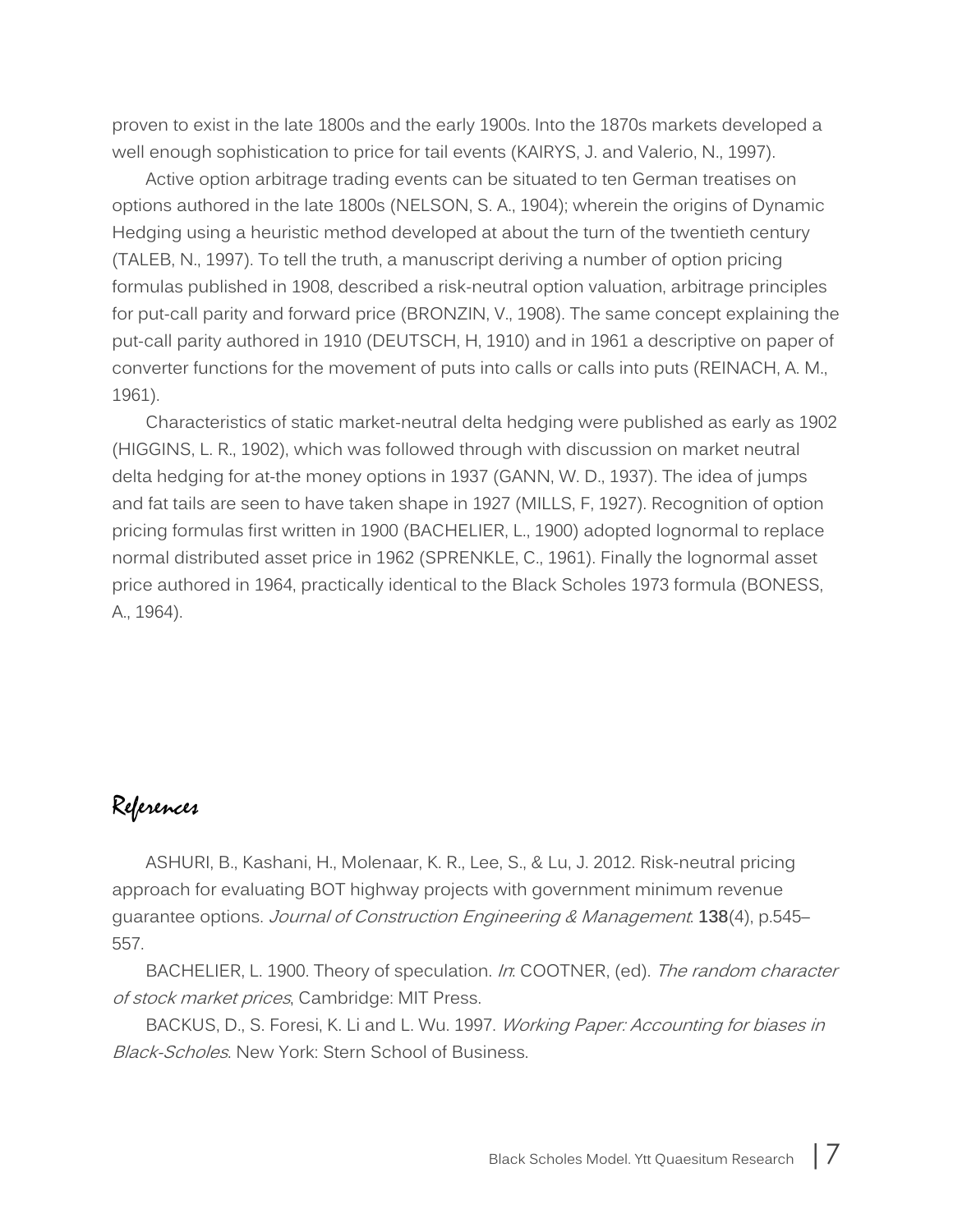BENAROCH, M., & Kauffman, R. 1999. A case for using real options pricing analysis to evaluate information technology project investments. *Information Systems Research*. **10**(1), p.70–86.

BENAROCH, M., Shah, S., & Jeffery, M. 2006. On the valuation of multistage information technology investments embedding nested real options. Journal of Management Information Systems. **23**(1), p.239–261.

BERNARD, V. L. and Thomas, J.K. 1990. Evidence that stock prices do not fully reflect the implications of current earnings for future earnings. Journal of Accounting and Economics. **13**, p.305–340.

BILIR, H. 2016. Determination of Optimal Portfolio by Using Tangency Portfolio and Sharpe Ratio. Research Journal of Finance and Accounting. **7**(5), pp.2222-2847.

BONESS, A. 1964. Elements of a theory of stock option value. Journal of Political Economy. **72**, p.163–175.

BRONZIN, V. 1908. *Theorie der Prämiengeschäfte*. Leipzig und Wien: Verlag Franz Deticke.

CAPELLE-BLANCARD, G., E. Jurczenko and B. Maillet. 2001. The approximate option pricing model: Empirical performances on the French market. Paris: Cahiers de la MSE.

CHAN, L., Jegadeesh, N. and Lakonishok, J. 1996. Momentum strategies. Journal of Finance., p.1681–1714.

CORRADO, C. and T. Miller. 1996. Efficient option-implied volatility estimators. Journal of Futures Markets. **16**(3), pp.247-272.

DAMPTEY, I. 2017. Determining whether the Geometric Brownian Motion Model is an appropriate model for forecasting stock prices on the Ghana Stock Exchange. Research Journal of Finance and Accounting. **8**(4), pp.2222-1697.

DE LA VEGA, J. 1688. Confusión de Confusiones. In: Fridson. M, (ed). *Extraordinary* Popular Delusions and the Madness of Crowds & Confusión de Confusiones, New York: Wiley Publishing.

DEUTSCH, H. 1910. Arbitrage in bullion, coins, bills, stocks, shares and options. New York: Pedia Press.

DHARAN, B.G, and Ikenberry, D. 1995. The long-run negative drift of post-listing stock returns. Journal of Finance., p.1547–1574.

DUMAS, B., J. Fleming and R. Whaley. 1998. Implied volatility functions: Empirical tests. Journal of Finance. **53**(6), pp.2059-2106.

DYL, E.A., Yukse, H. Z and Zaynutdinova, G.R. 2019. Price reversals and price continuations following large price movements. Journal of Business Research. **95**(36), pp.1-12.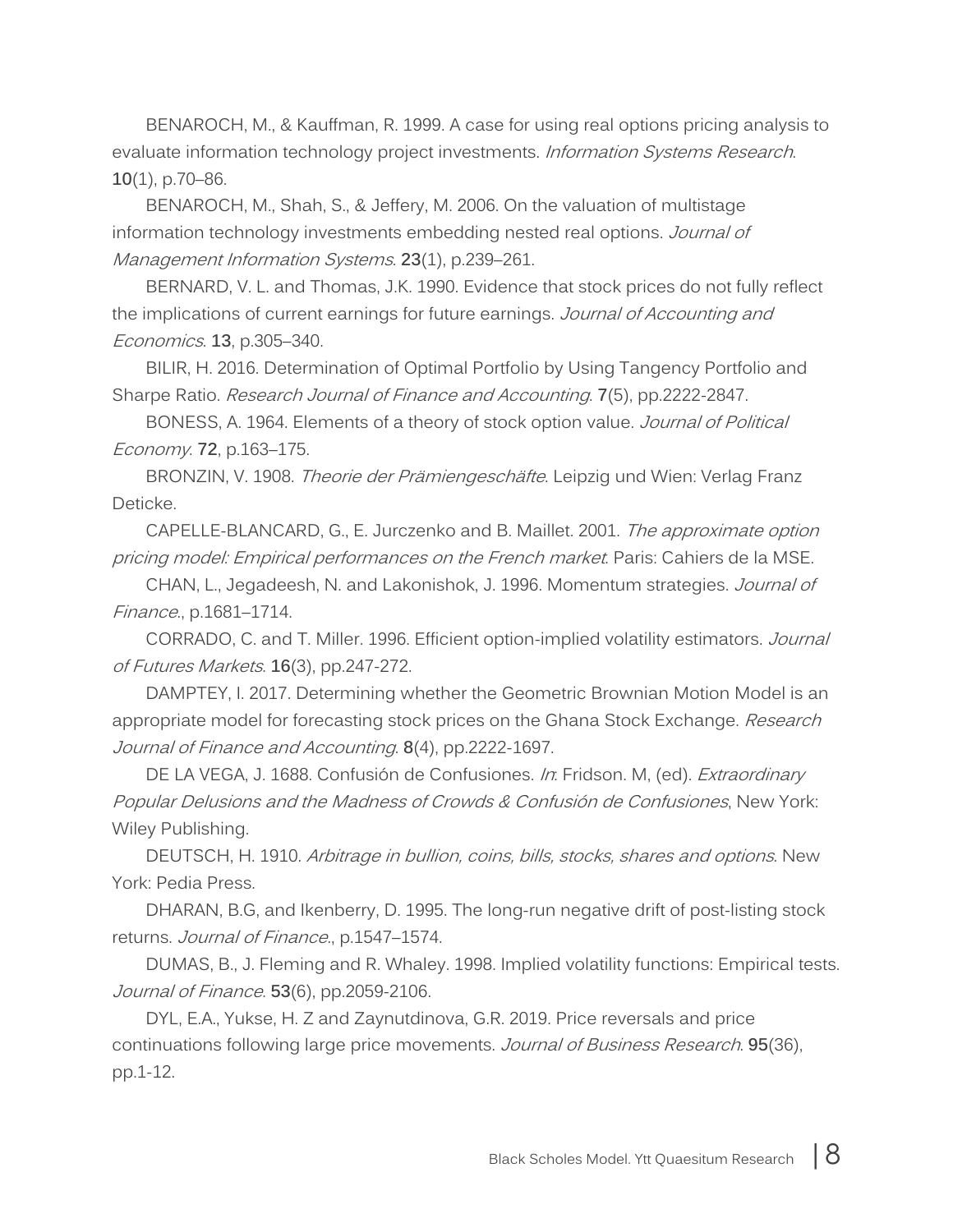EJAZ, A. and Polak, P. 2018. Australian Stock Exchange and sub-variants of price momentum strategies. Investment Management and Financial Innovations. **15**(1), pp.224- 235.

FORNER, C., Muradoglu, Y. and S. Sivaprasad. 2018. Enhancing momentum investment strategy using leverage. Journal of Forecasting. **37**(5), pp.573-588.

FORTUNE, P. 1996. Anomalies in Option Pricing: The Black-Scholes Model Revisited. New England Economic Review., pp.17-40.

GANN, W. D. 1937. How to make profits in puts and calls. Pomeroy: W.D. Gann's Books and Educational Materials.

GÖKÇEN, U and T. Post. 2018. Trading volume, return variability and short-term momentum. The European Journal of Finance. **24**, pp.231-249.

HESTON, S. and Nandi. 2000. A closed-form GARCH option pricing model. The Review of Financial Studies. **13**(3), pp.585-625.

HIGGINS, L. R. 1902. The Put-and-Call. London: Wilson.

KAIRYS, J. and Valerio, N. 1997. The market for equity options in the 1870s. Journal of Finance. **LII**(4), p.1707 – 1723.

LOUGHRAN, T., and Ritter,J. 1995. The new issues puzzle. The Journal of Finance. **50**, p.23–52.

MARATHE, R., and Ryan, S. 2005. One the validity of the geometric Brownian motion assumption. The Engineering Economist: A Journal Devoted to the Problems of Capital Investment. **50**(2), pp.159-192.

MICHAELY, R., and K. Womack. 1999. Conflict of interest and the credibility of underwriter analyst recommendations. Review of Financial Studies. **12**, p.653–86.

MILLS, F. 1927. *The behaviour of prices*. Cambridge: National Bureau of Economic Research.

NELSON, S. A. 1904. *The A B C of options and arbitrage*. New York: The Wall Street Library.

PARK, T., Kim, B., and H. Kim. 2013. Real option approach to sharing privatisation risk in underground infrastructures. Journal of Construction Engineering and Management. **139**(6).

REINACH, A. M. 1961. The nature of puts and calls. New York: The Book-mailer.

SEYHUN, H. Nejat. 1997. Investment Intelligence: Tips from Insider Trading.

Cambridge: MIT Press.

SPRENKLE, C. 1961. Warrant prices as indicators of expectations and preferences. Yale Economics Essays. **1**(2), p.178–231.

TALEB, N. 1997. Dynamic hedging. New York: John Wiley & Sons.

WIKLUND, E. 2012. Asian option pricing and volatility. Denmark: Swedish Essays.